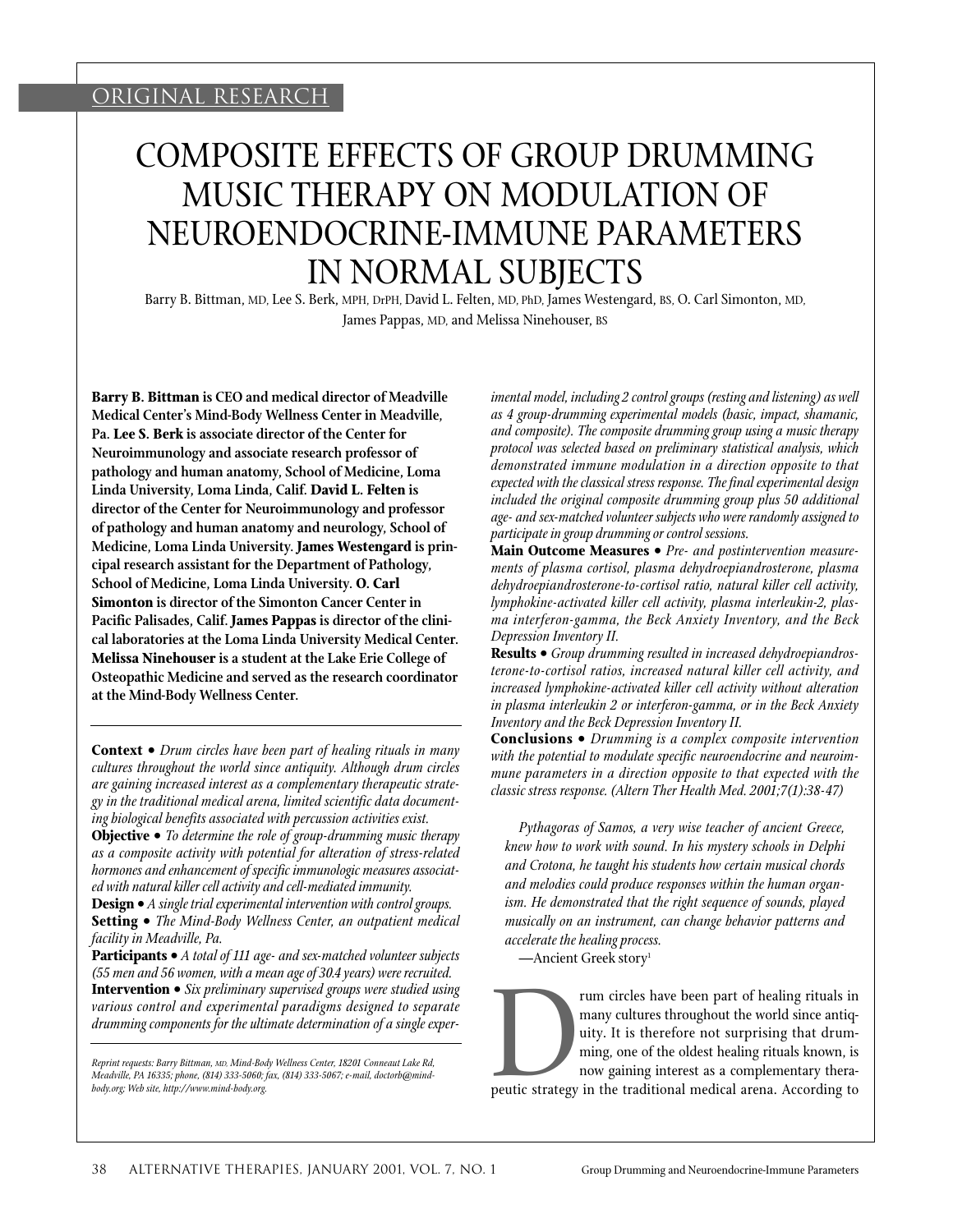Barbara J. Crowe,<sup>2</sup> director of music therapy at Arizona State University, the benefits of group drumming are based on the following principles:

1. Response to rhythm is basic to human functioning, making these percussion activities and techniques highly motivating to people of all ages and backgrounds.

2. Pure percussion activities are interesting and enjoyable to all people regardless of ethnic and cultural background, musical preferences, or age range, making these activities useful in creating groups that are fun and positive for a wide variety of people.

3. Participation in active group percussion experiences has physical benefits including sustained physical activity, relaxation, and use of fine motor skills.

4. A strong sense of group identity and a feeling of belonging is created because participants are actively making music together and because the sustained repetition of the steady beat brings people together physically, emotionally, and mentally (rhythmic entrainment).

5. Percussion activities can be done with little or no previous musical background or training, making these experiences accessible to all people.

Although these principles represent ample rationale for incorporating drumming as a therapeutic intervention into conventional healthcare, a paucity of scientific data are available documenting the biological benefits associated with percussion activities. Therefore, researchers in this study set out to determine measurable biological effects associated with a group percussion activity using a controlled experimental design in normal subjects.

The initial working hypothesis was that group drumming can alter stress-related hormones and neural mediators with subsequent consequences for immunologic reactivity. A wide range of stressful environments and psychosocial factors in both human and experimental animal studies are known to alter immunological responses. When present for extended periods, such factors have been associated with adverse consequences to challenges from cancer or infectious diseases.<sup>3-5</sup> However, the demonstration of both diminished immunologic reactivity and increased morbidity or mortality from a tumor or infectious challenge does not necessarily mean that these observations are related causally. Such a causal link between immunologic changes and subsequent health consequences is becoming established for infectious challenge by influenza virus in mice, $6,7$ wound healing in humans,<sup>8</sup> and breast cancer in both experimental animals $9-11$  and humans.<sup>12</sup>

Not all stressors have an adverse impact on immune responses, particularly in acute laboratory stress paradigms. However, chronic stressors such as caregiving for a loved one with Alzheimer's disease,<sup>13</sup> marital separation and divorce,<sup>14</sup> and examination stress in medical students<sup>14-16</sup> appear to have a suppressive influence on many measures of immunologic reactivity.

A common pattern of dysfunction emerges in conditions of chronic or severe stress, including diminished T-cell proliferation to mitogens, diminished natural killer (NK) cell activity, diminished cell-mediated immune measures, and reactivation of latent viruses such as Epstein-Barr virus. A recent report has shown that diminished cell-mediated immunity in medical students during examination stress takes the form of shifted cytokine balance between  $T_H1$  (interleukin [IL] 2 and interferongamma [IFN-γ]) and  $T_H^2$  (IL-4 and IL-10) toward a humoral and away from a cell-mediated immune response.<sup>17</sup>

This  $T_H1-T_H2$  cytokine shift away from cell-mediated responses and toward humoral responses has been noted in ageassociated immunosenescence<sup>18</sup> in patients showing a degenerating condition with cancer, even cancers normally thought of as nonimmunogenic,<sup>19</sup> and has been suggested to occur in individuals with human immunodeficiency virus that is rapidly deteriorating to acquired immunodeficiency syndrome.<sup>20</sup> Positive interventions that maintain robust cell-mediated responses, reduce perceived stress, and diminish heightened activation of the hypothalamic-pituitary-adrenal axis and the sympathetic nervous system may therefore be beneficial to health maintenance and wellness, even when tumors and infectious agents are involved.

These positive interventions are sometimes described as "eustress" paradigms,<sup>21</sup> and include exercise,<sup>22</sup> mirthful laughter,<sup>21</sup> and nature's imagery combined with music and positive affirmations.23 However, not all hormonal responses in these paradigms are the same, either in magnitude or direction, nor is cortisol necessarily the sole mediator or even an important mediator of the stress-related immunologic alterations, especially diminished NK cell activity and diminished cell-mediated immune responses.<sup>24</sup>

Based on an established knowledge base of predictable neuroendocrine and neuroimmune responses described above, a protocol was established (after preliminary testing of several group-drumming approaches) to measure the ability of a single group-drumming session to modulate NK cell activity, lymphokine-activated killer (LAK) cell activity, plasma levels of IL-2 and IFN-γ, and plasma levels of cortisol, dehydroepiandrosterone (DHEA), and DHEA-to-cortisol ratios, which the researchers predicted would change in directions opposite to those expected with the classic stress response.

## **METHODS**

# **Subjects and Exclusionary Criteria**

A total of 111 normal age- and sex-matched volunteer subjects (55 men and 56 women, with a mean age of 30.4 years) were recruited by the Mind-Body Wellness Center in Meadville, Pa, through local newspaper advertising and word of mouth. Initially, 61 subjects were randomly assigned to 6 preliminary groups (9-11 subjects each) and studied using various control and experimental paradigms designed to separate drumming components for the ultimate determination of a single experimental model.

The final experimental design included 60 volunteers: 31 men and 29 women comprising the original composite drumming group (10 individuals) plus 50 additional subjects who participated in control or experimental group sessions. Subjects were screened extensively by phone, age and sex matched, and subsequently assigned randomly to control and experimental groups. During each telephone interview, it was explained that the subject would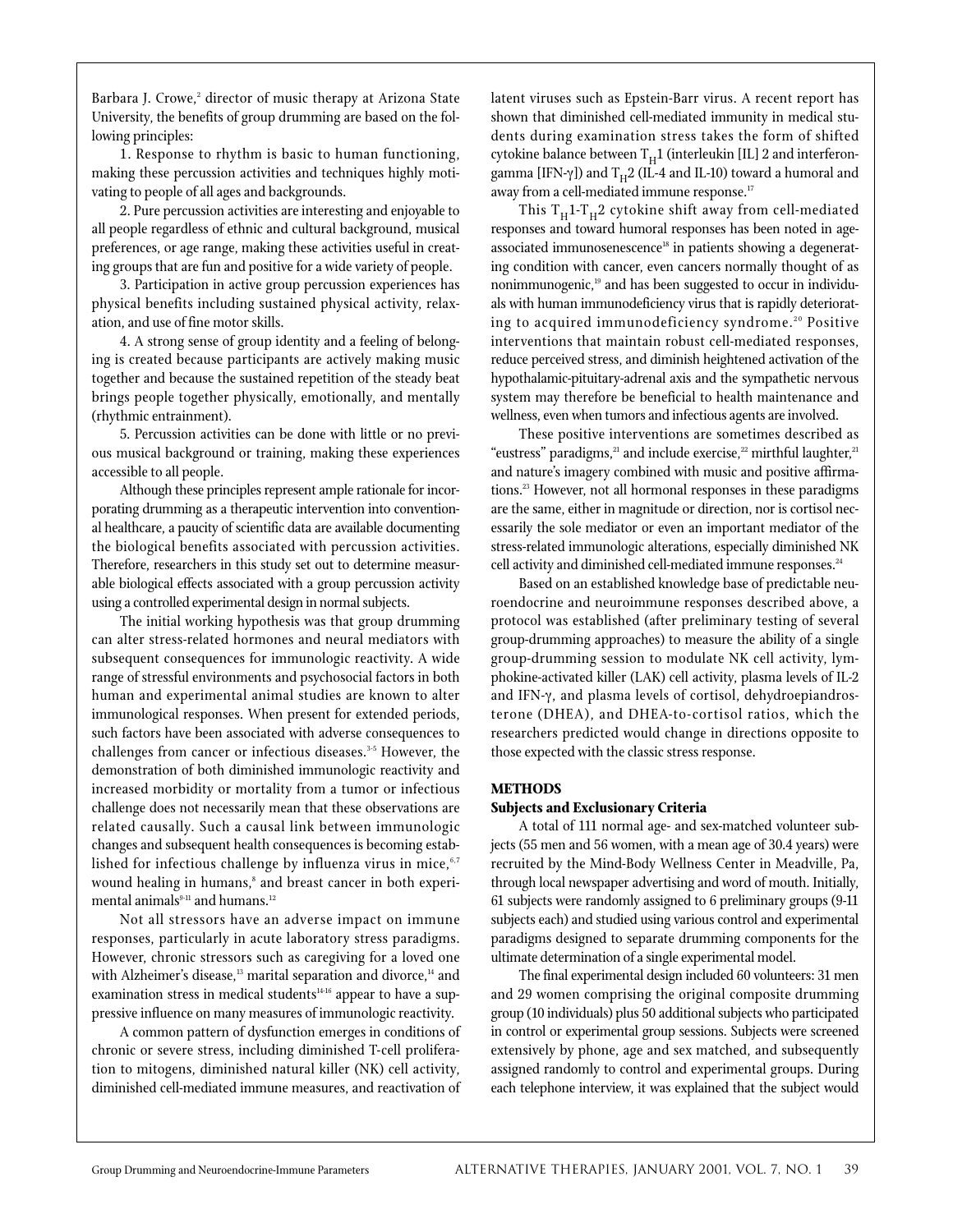be paid \$25 and that venous blood sampling would occur on 2 occasions. It was further disclosed that each person would read or participate in a group-drumming exercise during a 1-hour period.

Subjects were excluded who reported active medical illnesses, or if they were receiving treatment for a medical problem or infectious disease. A history of heart or lung disease, hearing loss, pregnancy, or having missed the last menstrual period also precluded participation. In addition, volunteers were eliminated who used prescription medications other than aspirin or birth control pills. Illicit drug use, cigarette or cigar smoking, tobacco chewing, and routine consumption of more than 2 alcoholic drinks per day within the last month served as criteria for exclusion. Subjects were asked (and signed a statement agreeing) not to consume alcoholic beverages or to participate in sexual activity or aerobic exercise within a period of 24 hours prior to the experiment. All subjects refrained from eating for a minimum of 2 hours before the study. To avoid conditioning effects, subjects were also eliminated if they had drummed in the past, listened to drumming music on a regular basis, or participated in drumming within the past 3 months. Fear of blood drawing also was an exclusionary criterion.

# **Clinical Methods**

Each group of 10 subjects arrived at the center on Mondays at 2:45 PM, 45 minutes prior to the onset of the intervention. After meeting the study coordinator in a waiting area, subjects completed and signed a written exclusionary checklist (which had been previously reviewed and checked by phone) and an informed consent. Subjects entered another room where a blood sample (approximately 30 mL) was drawn using standard Vacutainer tubes by certified and licensed laboratory technicians and nurses. A minimum of 5 staff personnel were available to facilitate immediate blood drawing within a period of less than 5 minutes for all subjects. Aliquots were immediately processed and handled according to standard laboratory procedures on site. Participants subsequently returned to the waiting area for further directions.

Each subject was provided with a clipboard and asked to fill out 2 surveys: the Beck Anxiety Inventory and the Beck Depression Inventory II. The inventories were typically completed in less than 20 minutes. Upon completion of the surveys, subjects were directed to the center's group activity area.

Control subjects sat in chairs arranged in circle formation in an open area (a room measuring 30 ft x 40 ft), and read magazines and newspapers. They were given the opportunity to read a wide selection of current magazines provided by the center. Experimental subjects participated in a group-drumming exercise according to the experimental procedure described below. Monitors were present to carefully observe all groups and to direct subjects to restrooms.

### **Experimental Procedures**

*Preliminary Protocol.* Prior to designating the protocol ultimately used for the experimental intervention, 6 preliminary groups (9-11 subjects each) were evaluated using the above methodology under the following conditions: resting controlsubjects read magazines, newspapers, or books during the session; listening control—subjects listened to drumming music recorded from an experimental session; basic drumming group drumming facilitated by a community-based drumming instructor (approximately 50% instruction and 50% activity); impact drumming—group drumming facilitated by a community-based drumming instructor (approximately 20% instruction and 80% activity); shamanic drumming—group drumming facilitated using a shamanic approach; and composite drumming group drumming facilitated by a music therapist (ultimately chosen as the treatment model based on statistical analysis).

*Experimental Protocol.* Each experimental group was facilitated by a music therapist or clinician with drumming experience. After brief introductions, subjects were given "shaker eggs" (plastic eggs containing sand or gravel). To establish an initial sense of teamwork and camaraderie in a lighthearted manner, the facilitator instructed the subjects to pass the shaker eggs, hand to hand, from individual to individual. The speed of transfer progressively accelerated to the point that participants could not maintain the pace, eggs were dropped, and a lighthearted response ensued.

Subjects were then instructed to choose a hand drum from a wide selection of instruments stored in an adjacent area. The facilitator provided brief percussion instructions. Each subject was then asked to tap out a simple rhythm (basically a self-designed rhythm consistent with the number of syllables in their first and last name). Thereafter, each subject played his or her respective rhythm along with other members of the group. The facilitator then varied the beat and tempo of drumming for the group for the next 20 minutes, changing tempo and volume every few minutes. With the assistance of one of the center's clinical staff, the facilitator then led the guided-imagery phase of the drumming session. Two descriptive stories were told (each approximately 15 minutes) while members of the group played their drums with a rhythm, tempo, and volume along with the facilitator in a manner that matched the spoken imagery. Subjects were allowed to keep their eyes open or closed. The entire percussion session lasted 1 hour.

Subjects were then directed to the blood drawing area, where blood samples were taken in accordance with the procedure described above. Subjects then returned to the waiting area and filled out postexperiment surveys including the Beck Anxiety Inventory and the Beck Depression Inventory II. In addition, subjects completed the Sense of Coherence Scale by Antonovsky.<sup>25</sup> Thereafter, subjects were paid and left the center. The protocol for these studies was approved by the Internal Review Board for Human Studies at Meadville Medical Center.

### **Laboratory Studies**

Peripheral blood mononuclear cells (PBMCs) were isolated from 15 mL of whole blood diluted 1:1 with a wash solution of Hanks balanced salt solution supplemented with 25 mmol/L of HEPES solution and 50 µg/mL of gentamicin using density gradient media. The mononuclear cell (PBMC) layer was collected and washed twice with wash solution and once with complete media, which was RPMI-1640 supplemented with 25 mmol/L of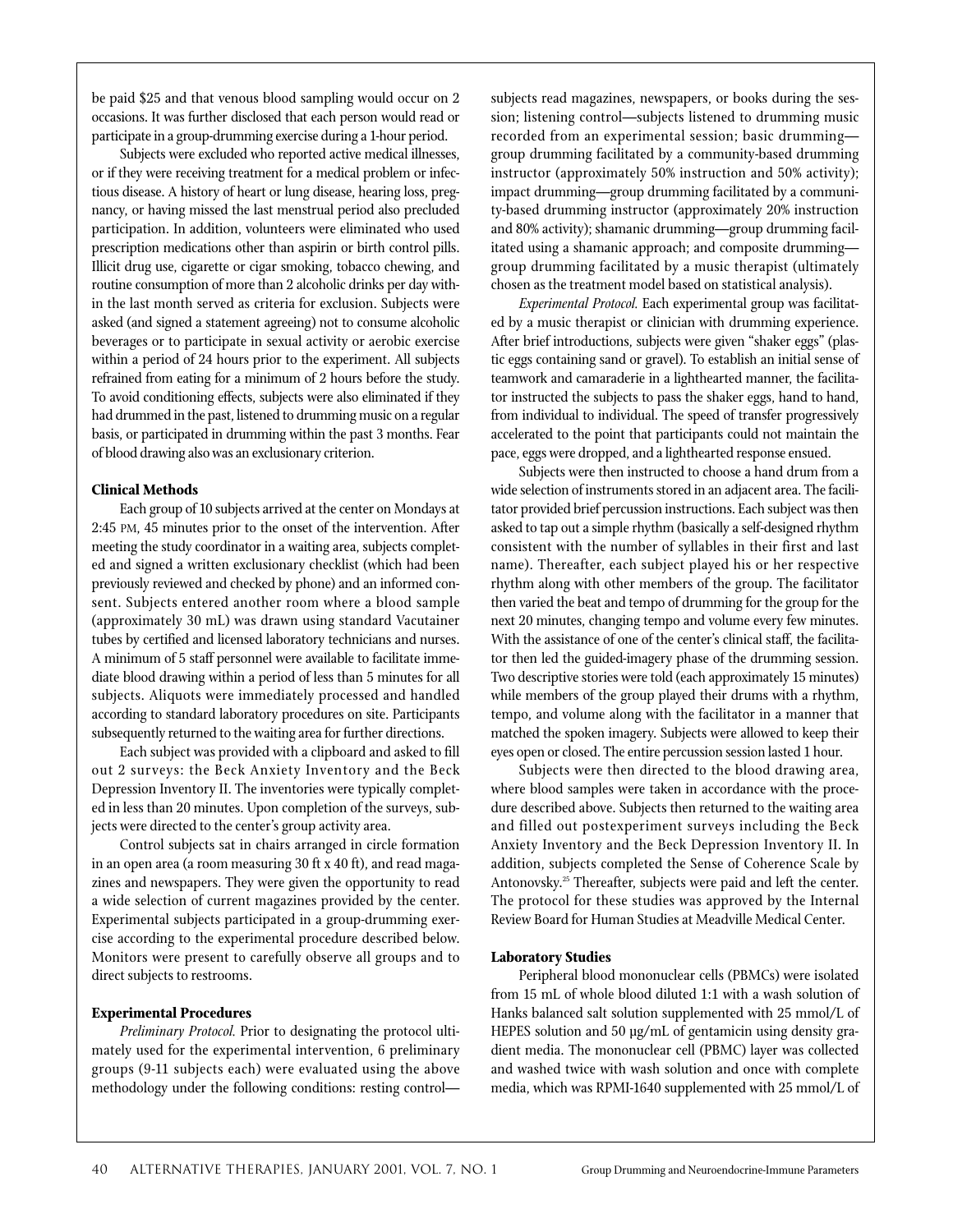HEPES solution, 2 uM L-glutamine, 50 µg/mL gentamicin, and 10% fetal bovine solution. The cells were enumerated using a NOVA Celltrack 2 and adjusted to  $2.5 \times 10^6$ /mL.

Natural killer cell sensitive targets, K562 cells obtained from American Type Cell Collection (ATCC)**,** were propagated in RPMI-1640 media, which was supplemented with 10 mmol/L HEPES, 2 uM L-glutamine, 50 µg/mL gentamicin, and 10% fetal bovine solution. On the day of the assay, the targets were labeled with 200 µCi of sterile sodium chromate 51 for 70 minutes in a 200 to 500 µL volume. The targets were washed twice prior to plating  $(10^4$ /tissue culture plate wall).

Peripheral blood mononuclear cells were used in a standard NK cell cytotoxicity assay as previously described<sup>26</sup> with minor modifications. Briefly, PBMCs were plated in 96 well plates with complete media, complete media containing human recombinant IL-2 (1 ng/well), or complete media containing human recombinant IFN-γ (25 ng/well). After a 45-minute incubation (37°C, 6% carbon dioxide) with media or IL-2, or a 16-hour incubation with media or IFN-γ, targets were added to obtain effector-to-target (E:T) ratios in the range of 50:1 down to 6:1. Cytokine incubations were performed at 2 E:T ratios, 25:1 and 12:1. These ratios were chosen to permit the observance of a maximal increase in cytotoxicity of all human specimens when incubated with  $T_H1$  activators of NK cell cytotoxicity. Separate controls with media only were assessed in parallel for the 2 cytokines due to differences in incubation times. All data were generated as percent cytotoxicity.<sup>22,27,28</sup>

Serum levels of DHEA were measured by standard radioimmunoassay technique. Serum cortisol levels were measured by the cortisol Chiron ACS immunoassay run on the ACS:180 Automated Chemiluminescence Immunoassay Analyzer. Quantitative determination of plasma IFN-γ concentrations were performed by the IFN-γ Quantikine sandwich enzyme immunoassay. Interleukin 2 quantitation was achieved by the IL-2 Quantikine sandwich enzyme immunoassay.

# **Statistical Analysis**

Statistical analysis of post-pre results for the 6 preliminary supervised groups (61 age- and sex-matched subjects randomly assigned to groups of 9-11 subjects each) was performed using the binomial test of proportions for the purpose of determining which protocol was most highly correlated with NK cell modulation in a direction opposite to that expected with the classical stress response. For the preliminary groups, post-pre results were calculated as a simple difference between post- and premeasurements. The composite drumming group was the only preliminary group that demonstrated strong NK cell activity enhancement (*P*=.055), and therefore was subsequently selected as the treatment model (Figure 1 and Table 1).

Thereafter, pre- and postexperimental results for 60 ageand sex-matched subjects were measured by 18 assays on 30 experimental and 30 control subjects who were randomly assigned to their respective groups. Twelve assays were designated a priori as biological markers and therefore were predicted to



jects in each group who demonstrated biological modulation in a predicted direction opposite to that associated with the classical stress response (eg, 100% of subjects in the basic-drumming group experienced reductions of cortisol). The value 0.5 indicates that 50% of the measured changes moved in the predicted direction—a finding expected by chance alone. NK indicates natural killer; DHEA, dehydroepiandrosterone.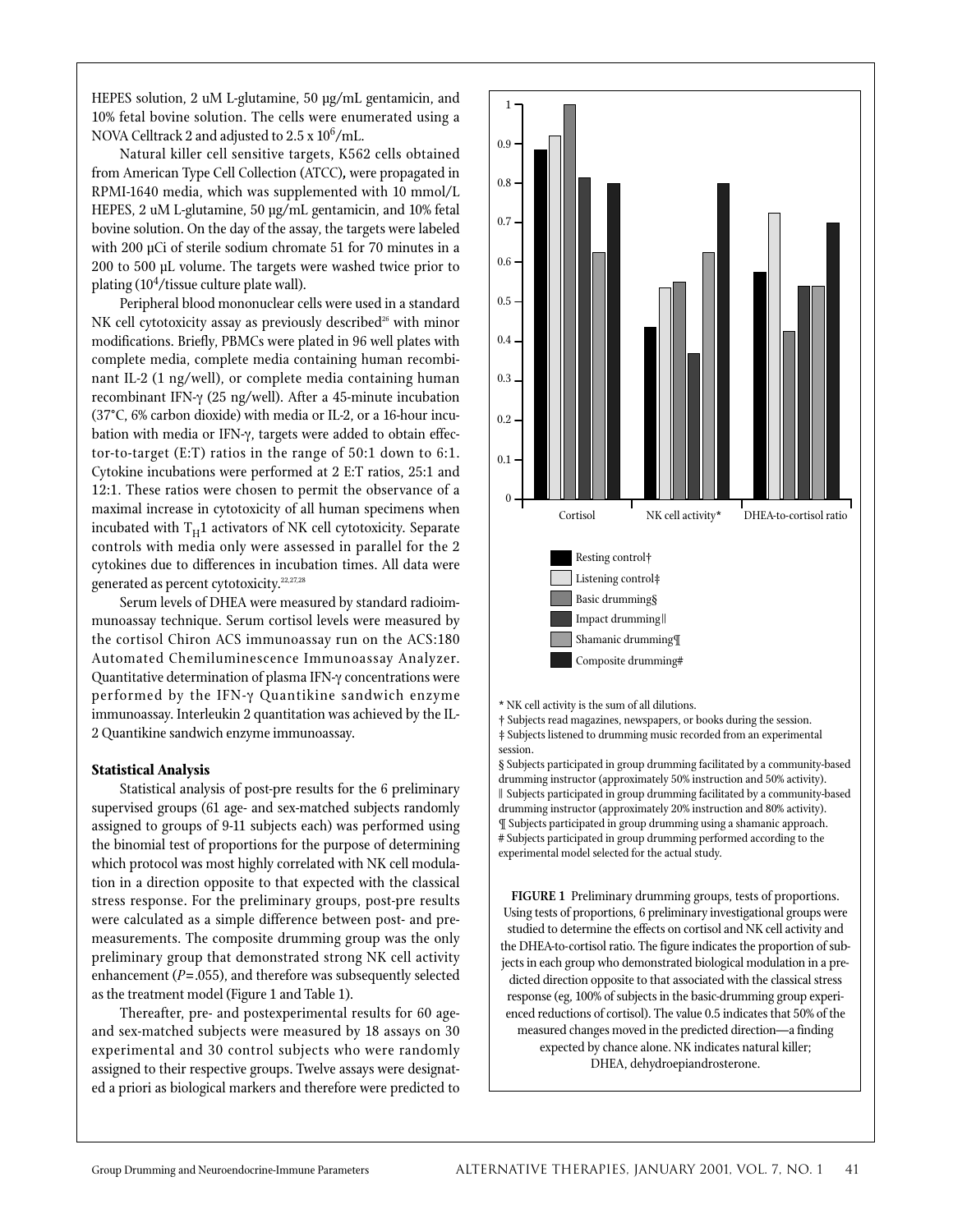| TABLE 1 Preliminary drumming groups, tests of proportions* |          |            |            |
|------------------------------------------------------------|----------|------------|------------|
|                                                            | Cortisol | NKavg†     | D:C        |
|                                                            | (P)      | (P)        | (P)        |
| Predicted direction                                        | Down     | Up         | Up         |
| Resting control $(n=9)$                                    | .889     | .444       | .556       |
| <b>Binomial</b> test                                       | .020     | ŧ          | .500       |
| Listening control $(n=11)$                                 | .909     | .545       | .727       |
| <b>Binomial</b> test                                       | .006     | .500       | .113       |
| Basic drumming $(n=9)$                                     | 1.000    | .556       | .444       |
| <b>Binomial</b> test                                       | .002     | .500       | $\ddagger$ |
| Impact drumming $(n=11)$                                   | .818     | .364       | .545       |
| <b>Binomial</b> test                                       | .033     | $\ddagger$ | .500       |
| Shamanic drumming $(n=11)$                                 | .636     | .636       | .545       |
| <b>Binomial</b> test                                       | .274     | .274       | .500       |
| Composite drumming $(n=10)$                                | .800     | .800       | .700       |
| <b>Binomial</b> test                                       | .055     | .055       | .172       |

\* The proportions indicate the frequency of preliminary group subjects with post-pre differences contrary to that expected with the classical stress response. The binomial test of proportions indicates the chance that its associated frequency could exceed .50 by chance alone. The composite drumming group demonstrated the only *P* value (.055) for NK cell activity approaching statistical significance.

† NKavg = NK cell activity - sum of all dilutions.

‡ Proportions less than .5 and hence not in the predicted direction.

NK indicates natural killer; D:C, dehydroepiandrosterone-to-cortisol ratio.

be affected by the drumming/visualization intervention (Table 2). The additional assays were used to assess sample bias, blood volume shift, blood cell demargination, affective changes, and post hoc exploratory data analysis. In view of diverse scaling of the measurements, the data were increased by 1.0 units to eliminate any negative values and allow a transformation of the data into a normalized measure of change:

## $log([postresult + 1.0] / [present + 1.0])$

The average normalized change for the experimental group was compared with that of the control group using independent *t* tests for each assay. Initially, however, an omnibus test of significance across all of the 12 assays was conducted and found to be significant (Hotelling  $T^2$ ;  $P < .0005$ ).<sup>29</sup> The results of multiple independent  $t$  tests (univariate analyses) are listed in Table  $2.^{30}$ The mean normalized change of the treatment group is compared with that of the control group in Figure 2 for the 19 tests.

#### **RESULTS**

Prior to initiating the experimental protocol, 6 groups of normal subjects were studied to determine the drumming approach to be used for the treatment group. Tests of proportions (Figure 1 and Table 1) were used to determine the proportion of subjects whose measured parameters were modulated in the predicted direction. The binomial test was performed to elucidate statistically significant trends of post-pre cortisol, NK cell activity, and DHEA-cortisol changes that occurred in a direction opposite to that expected to be associated with the classic stress response. NK cell activity was calculated as an arithmetic average of the post- minus pre- differences for all NK cell activity and LAK cell activity measures as well as E:T ratios to demonstrate a combined trend. Although all parameters reported in the actual study also were analyzed in the preliminary groups, it was determined that the "composite drumming" intervention was the only protocol that demonstrated NK cell activity enhancement in conjunction with appropriate hormonal responses (Table 1), and would thereby be used as the treatment protocol for the actual study.

The purpose of this study was to compare the biological effects of a single group-drumming intervention on normal subjects compared with controls. Hypothetical differences between treatment and control groups were tested across 12 biological markers, first globally across all 12 biological markers with a Hotelling  $T^2$  ( $P$ <.0005), then individually with independent *t* tests adjusted for multiple comparisons (Table 2).

Although measures for affective change (ie, anxiety and depression), volume shifting (ie, hematocrit), and cell demargination (ie, white blood cell count) showed pre-post differences, these changes were in the same direction and magnitude for both the experimental and control groups. This finding suggests that the unique experimental milieu, rather than the treatment per se, affected these results. Therefore, random assignment of subjects to the treatment and control groups was successful in controlling for sampling bias in these areas. In addition, the Sense of Coherence Scale by Antonovsky<sup>25</sup> (measured once at the end of the experiment on each subject) showed no significant difference between the treatment group (mean=158) and control group (mean=150).

Serum cortisol and, to a lesser extent, DHEA—2 of the 12 designated biological markers—exhibited a similar pattern of reaction to the general milieu (within-groups effect), but not to the treatment (between-groups effect). However, for plasma DHEA there was a notable trend toward a difference between the treatment and control groups (*P*=.073). The DHEA-to-cortisol ratio showed a significant increase for within-group effects in the experimental subjects (*P*=.036).

Six of 10 NK cell assays, when expressed as mean normalized change, were significant for alpha levels adjusted for multiple comparisons (Table 2). Specifically, NK cell activity at E:T ratios of 6:1, 12:1, and IFN-γ–stimulated LAK cell activity with associated baselines for E:T ratios of 12:1 and 25:1 were significantly increased in the treatment group compared with the control group (Table 2). The other 4 assays (ie, NK cell activity at E:T ratios of 25:1 and 50:1 and IL-2–stimulated LAK cell activity at E:T ratios of 12:1 and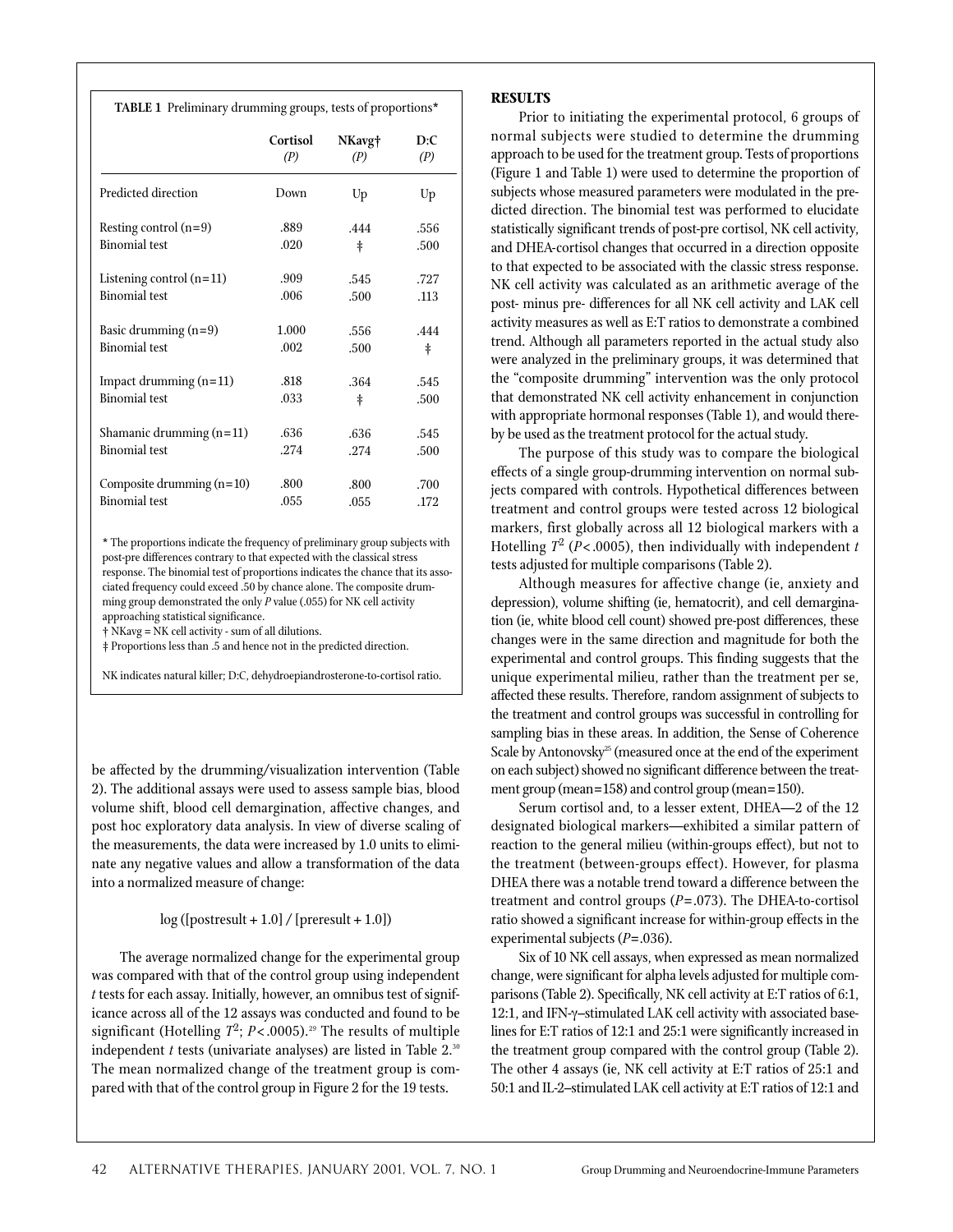| TABLE 2 Summary of biological markers and other assays        |                                                                   |                                                                   |  |  |
|---------------------------------------------------------------|-------------------------------------------------------------------|-------------------------------------------------------------------|--|--|
|                                                               |                                                                   |                                                                   |  |  |
| Mean $\pm$ SD (P) of<br>pre-post comparison<br>control group* | Mean $\pm$ SD $(P)$ of<br>pre-post comparison<br>treatment group* | Mean $\pm$ SD $(P)$ of<br>treatment versus<br>control comparison† |  |  |
|                                                               |                                                                   |                                                                   |  |  |
| $-0.076 \pm 0.139$ (.006)                                     | $-0.064 \pm 0.142$ (.019)                                         | $0.012 \pm 0.036$ (.747)                                          |  |  |
| $-0.068 \pm 0.102$ (.001)                                     | $-0.025 \pm 0.078$ (.093)                                         | $0.043 \pm 0.024$ (.073)                                          |  |  |
| $-0.049 \pm 0.152$ (.086)                                     | $0.116 \pm 0.208$ (.005)                                          | $0.166 \pm 0.047$ (.001) $\ddagger$                               |  |  |
| $-0.034 \pm 0.147$ (.213)                                     | $0.096 \pm 0.175$ (.006)                                          | $0.130 \pm 0.042$ (.003) $\ddagger$                               |  |  |
| $-0.019 \pm 0.120$ (.396)                                     | $0.048 \pm 0.193$ (.179)                                          | $0.067 \pm 0.041$ (.110)                                          |  |  |
| $-0.027 \pm 0.113$ (.205)                                     | $0.053 \pm 0.143$ (.051)                                          | $0.080 \pm 0.033$ (.020)                                          |  |  |
| $-0.001 \pm 0.115$ (.970)                                     | $0.108 \pm 0.224$ (.013)                                          | $0.109 \pm 0.046$ (.021)                                          |  |  |
| $-0.018 \pm 0.088$ (.270)                                     | $0.067 \pm 0.149$ (.021)                                          | $0.085 \pm 0.032$ (.010)                                          |  |  |
| $0.004 \pm 0.166$ (.895)                                      | $0.314 \pm 0.427$ (.000) $\ddagger$                               | $0.310 \pm 0.084$ (.000) $\ddagger$                               |  |  |
| $-0.004 \pm 0.135$ (.872)                                     | $0.257 \pm 0.309$ (.000) $\ddagger$                               | $0.261 \pm 0.062$ (.000) $\ddagger$                               |  |  |
| $-0.011 \pm 0.137$ (.673)                                     | $0.163 \pm 0.228$ (.001) $\ddagger$                               | $0.174 \pm 0.048$ (.001) ‡                                        |  |  |
| $0.005 \pm 0.117$ (.807)                                      | $0.128 \pm 0.174$ (.000) ‡                                        | $0.123 \pm 0.038$ (.002) $\ddagger$                               |  |  |
|                                                               |                                                                   |                                                                   |  |  |
|                                                               | $-0.104 \pm 0.293$ (.061)                                         | $-0.006 \pm 0.062$ (.925)                                         |  |  |
| $-0.109 \pm 0.170$ (.001)                                     | $-0.156 \pm 0.258$ (.002)                                         | $-0.047 \pm 0.056$ (.410)                                         |  |  |
| $0.007 \pm 0.019$ (.045)                                      | $0.004 \pm 0.011$ (.057)                                          | $-0.003 \pm 0.004$ (.388)                                         |  |  |
| $0.042 \pm 0.053$ (.000)                                      | $0.022 \pm 0.041$ (.006)                                          | $-0.020 \pm 0.012$ (.106)                                         |  |  |
| $-0.083 \pm 0.320$ (.165)                                     | $-0.214 \pm 0.830$ (.169)                                         | $-0.130 \pm 0.162$ (.426)                                         |  |  |
| $-0.062 \pm 0.205$ (.108)                                     | $-0.238 \pm 0.633$ (.049)                                         | $-0.176 \pm 0.122$ (.153)                                         |  |  |
| $0.004 \pm 0.052$ (.670)                                      | $0.022 \pm 0.055$ (.036)                                          | $0.018 \pm 0.014$ (.202)                                          |  |  |
|                                                               | $-0.098 \pm 0.176$ (.005)                                         |                                                                   |  |  |

\* The significance is expressed as *P* values from the paired *t* tests for the hypothesis that the normalized change was equal to zero (ie, that the experiment induced no change in the respective measurements for the control and treatment groups individually).

† The significance is expressed as *P* values from the independent *t* tests for the hypothesis that the difference in normalized change between the control and treatment groups was zero (ie, that the treatment produced no additional effect in the respective measurements for the treatment group as compared to the control group).

‡ Denotes significant *P* values for multiple comparison (alpha<.05).

DHEA indicates dehydroepiandrosterone; E:T, effector-to-target; IFN-γ, interferon gamma; IL-2, interleukin 2; LAK, lymphokine-activated killer; NK, natural killer.

25:1) showed a similar pattern of normalized change (to a lesser degree of significance) in response to treatment. In fact, each of the 10 NK cell measures with differing E:T ratios increased above the preexperimental level (ie, the mean normalized change >0) in the treatment group; 8 of 10 declined slightly (ie, mean normalized change <0) in the control group (Figure 2).

Comparison of baselines for IFN-γ–stimulated LAK cell activity at E:T ratios of 12:1 and 25:1 and for NK cell activity at E:T ratios of 12:1 and 25:1 showed an enhanced sensitivity effect for the 2 baselines due to their extended incubation times. Also, changes in natural killing ability, especially when activated by IFN-γ (eg, LAK with IFN-γ at E:T 12:1), were highly significant and clearly associated with the drumming activity. Although enhanced lymphokine activation of NK cell activity was evident in vitro, no significant in vivo changes in plasma cytokine levels were detected. Although it is possible that the time points selected in this study may not have

reflected in vivo cytokine level alterations, it should also be noted that marked variability in measurements of plasma IL-2 and IFN-γ may have precluded accurate in vivo assessments.

## **DISCUSSION**

The composite group-drumming music therapy intervention resulted in increased DHEA-to-cortisol ratios in the experimental group compared to the control group. NK cell activity was elevated by group drumming, as was (IL-2 and IFN-γ) LAK cell activity. Thus, group drumming elevated an important ratio of immunomodulatory adrenal steroids (DHEA-to-cortisol), NK cell activity, and LAK cell activity, immunologic markers of innate and cell-mediated immunity, compared with controls, in whom these neuroendocrine and immunologic measures were not altered.

Glucocorticoids, particularly cortisol in humans, are adrenal steroids that have wide-ranging anti-inflammatory effects and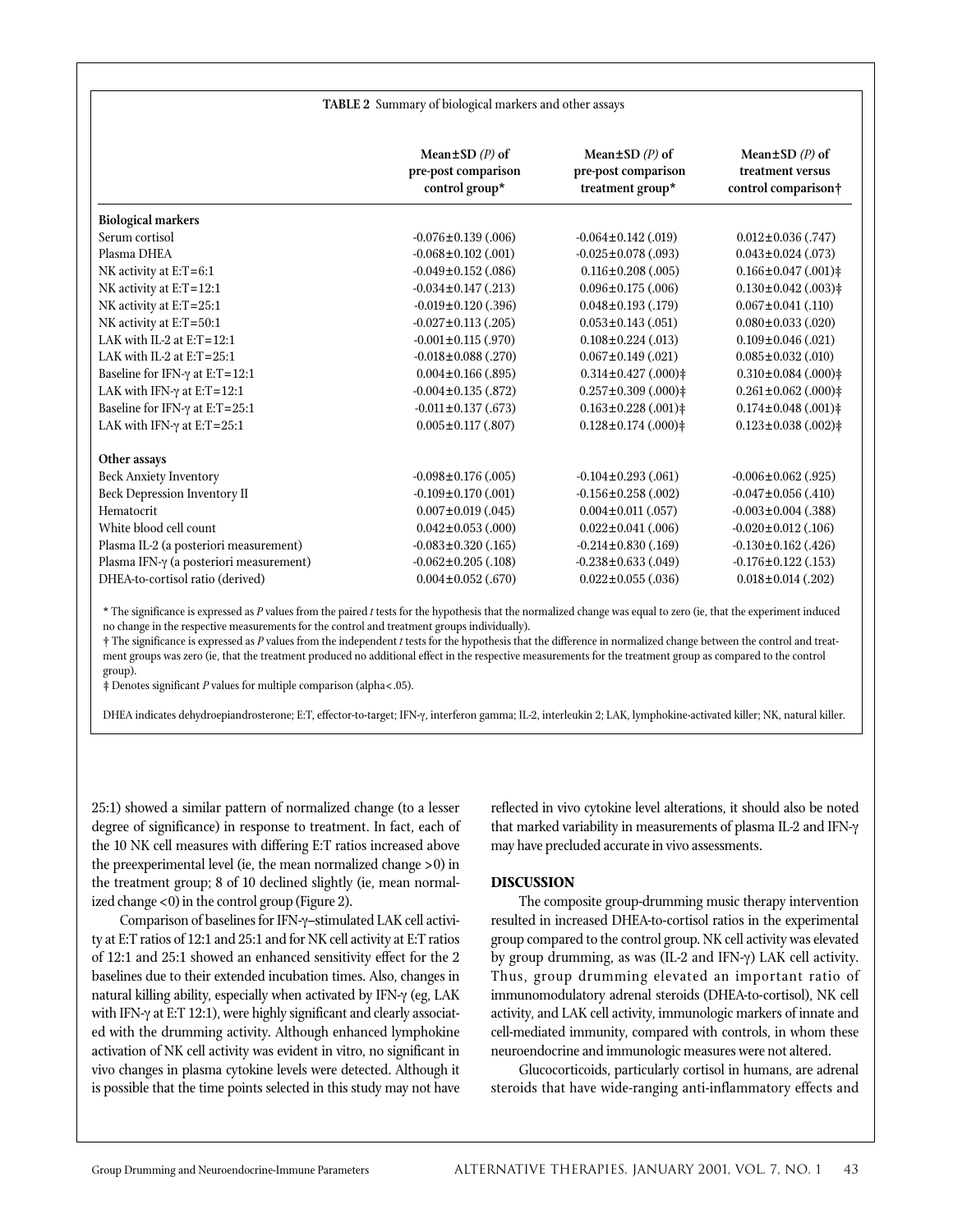

the test pair. A significant pre-postchange (within-groups effect) is indicated by error bars that do not cross zero. Natural killer cell activity 6:1 shows a significant positive change in the treatment group accompanied by a nonsignificant negative change in the control group. BAI indicates Beck Anxiety Inventory; BDI, Beck Depression Inventory; DHEA, dehydroepiandrosterone; IFN, interferon; IL-2, interleukin-2; LAK, lymphokine-activated killer; NKCA, natural killer cell activity; WBC, white blood cell.

inhibitory effects on both innate and acquired immune responses, especially in pharmacologic doses.<sup>5,31</sup> Not all immunologic effects of physiologic levels of glucocorticoids are inhibitory; glucocorticoids can shift the balances of helper T cell cytokine production away from T<sub>H</sub>1 (IL-2, IFN-γ) toward T<sub>H</sub>2 (IL-4, IL-10),<sup>32</sup> enhancing humoral immunity and diminishing cell-mediated immunity.

In recent years, another native adrenal steroid, DHEA, and its sulfated derivative (DHEA sulfate), as well as other related metabolites, have been shown to circulate in the blood and exert potent immunologic effects, sometimes described as antiglucocorticoid in nature.<sup>33,34</sup> Dehydroepiandrosterone and its metabolites can upregulate secretion of IFN- $\gamma$  and IL-2 (T<sub>H</sub>1 cytokines)<sup>35,36</sup> and, in experimental murine models, can protect against herpes simplex virus 1 encephalitis.<sup>35</sup> Furthermore,  $T_H1$ cytokine depletion has been noted in murine acquired immunodeficiency syndrome,<sup>36</sup> influenza infection,<sup>37</sup> and West Nile

virus.38 DHEA also can augment contact sensitivity responses and exert immunostimulatory effects,<sup>39</sup> restore some aspects of immunosenescence,<sup>37</sup> and prevent some cancers.<sup>40,41</sup> Ben-Nathan and colleagues<sup>38</sup> have described DHEA as an antistress agent, based on its ability to protect mice against viral infections in the presence of a cold stressor.

Several investigators have proposed that the best way to assess adrenal steroid immunomodulatory function is through the DHEA-to-cortisol ratio.<sup>34,42</sup> An increase in this DHEA-tocortisol ratio was associated with increased well-being in healthy adults in an emotional self-management program,<sup>42</sup> with DHEA enhancement correlating with positive affective states and diminished cortisol correlating with stress. Hechter et al<sup>34</sup> have proposed that diminished DHEA-to-cortisol ratios increase the risk of initiation and progression of a wide range of diseases. Van den Berghe et al<sup>43</sup> found that suppression of DHEA-to-cortisol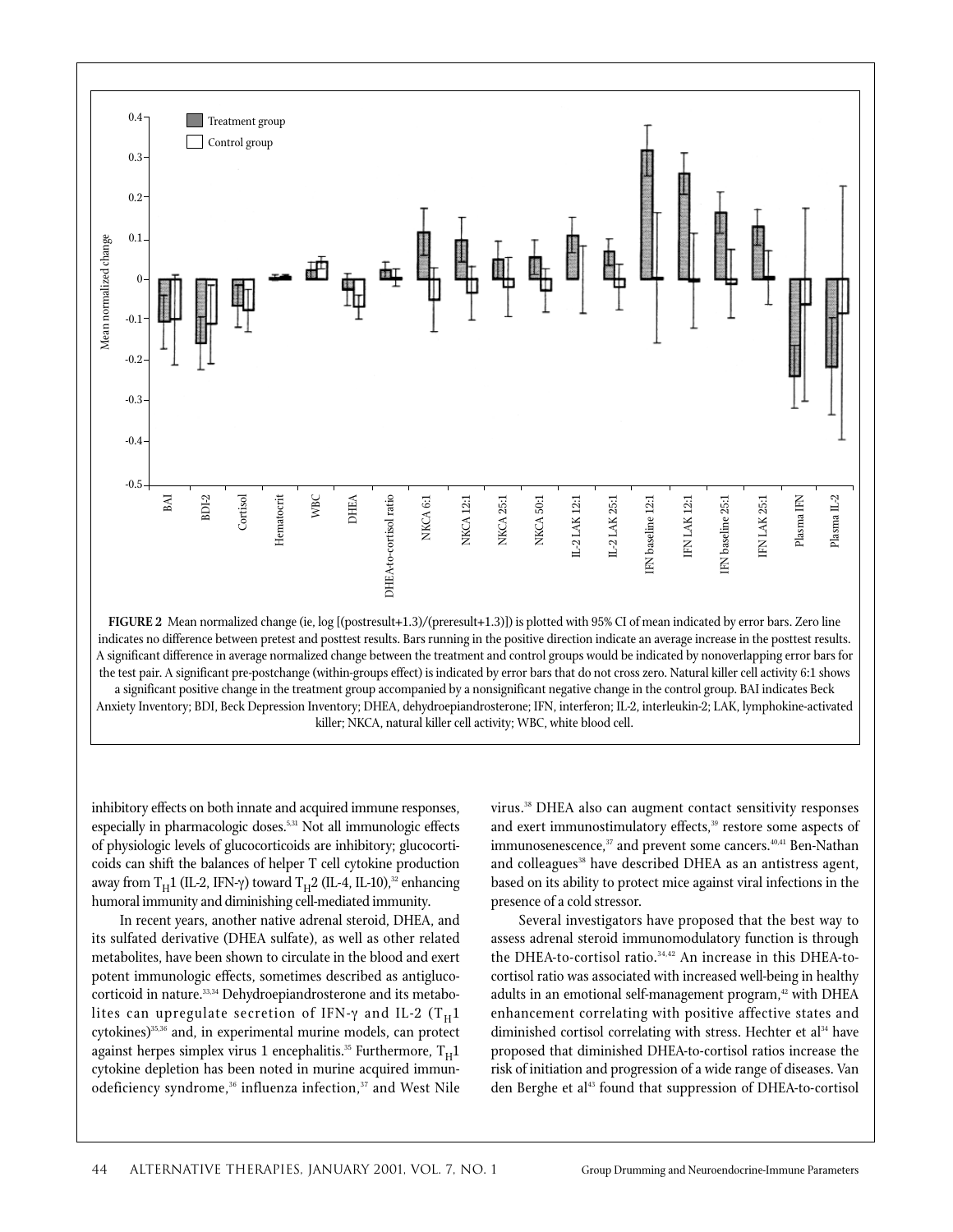ratios in critically ill patients may aggravate or maintain the anergic state of prolonged severe illness.

The finding of elevated DHEA-to-cortisol ratios in experimental subjects in the present study suggests a shift in adrenal steroids in an immunoenhancing direction. This shift could potentially enhance cell-mediated  $(T_H1)$  immune reactivity and is consistent with enhanced LAK cell activity observed at the end of the drumming session in the experimental group. It is unlikely that the DHEA-to-cortisol ratio was elevated solely because of the exercise component of the drumming. Milani and colleagues<sup>44</sup> showed that exercise training alone has no significant impact on DHEA sulfate; however, behavioral therapy in combination with exercise training did elevate DHEA sulfate. In addition, qigong training in humans did not elevate DHEA sulfate or change cortisol levels.<sup>45</sup> Furthermore, data from preliminary studies failed to demonstrate elevations of DHEA-to-cortisol ratios associated with other drumming interventions, one of which included higher levels of exercise than ultimately used in the treatment group.

Based on the failure of some of the researchers' preliminary drumming trials to modulate neuroimmune parameters, the unique combination of components in the composite drumming sessions, including the music therapist's approach, exercise, music, and guided imagery, may have exerted a collective effect on immune modulation and adrenal steroids to elevate the DHEA-to-cortisol ratio.

Van der Berghe et al<sup>43</sup> have shown that DHEA and cortisol secretions are under separate central nervous system regulatory control, thereby providing ample opportunity for a complex activity such as drumming to exert emotional and cognitive influences on this central regulatory circuitry. In one preliminary study group, subjects listened to drum music generated by an experimental group. Other groups drummed without introductory warm-up activities or drumming guided imagery according to the present protocol. Another performed intense drumming without these associated activities. No significant results in any measures other than cortisol reduction were found from subjects who participated in these drumming groups. According to the present protocol, then, drumming appears to be a complex composite activity with key individual components that, in unique combination, appear to be responsible for the measured neuroendocrine and neuroimmunological changes.

NK cells are large granular lymphocytes, major components of the innate immune system, with mixed lymphocyte/monocyte/granulocyte surface markers. They are potent cytolytic cells that can kill some tumor cells, particularly bloodborne metastases and virally infected cells without the necessity of activation through an acquired immune response.<sup>46,47</sup> Natural killer cells are important components in maintaining health in women with breast cancer, and NK cell activity appears to be inversely related to the perception of recent past stressors in the lives of these patients.12 Natural killer cell activity is particularly responsive to  $T<sub>H</sub>1$  cytokine stimulation, especially with IFN-γ and IL-2, the agents used to stimulate NK cell activity in this study. Similarly, a closely related cytolytic activity (LAK) also is stimulated by IL-2. Activities or agents that stimulate  $T_H1$  cytokine production therefore might enhance both NK cell activity and LAK cell activity, with resultant enhancement of antitumor and antiviral defenses.

In this study, both NK cell activity and LAK cell activity were enhanced by the drumming session, but not in controls. A combination of exercise and behavioral/emotional components of the drumming session contributed to this elevation. Although it has been established that exercise itself enhances NK cell activity,<sup>22,48,49</sup> NK cell activity did not increase in the preliminary drumming studies using equal or higher levels of exercise.

Irwin and colleagues<sup>50-52</sup> have demonstrated that the brain corticotropin-releasing factor system can alter NK cell activity via sympathetic neural connections to lymphoid organs.<sup>5</sup> However, cortisol is not likely to play a role in modulating NK cell activity. Bodner et al<sup>28</sup> found no relationship in vivo between plasma cortisol and NK cell activity in healthy humans, and Irwin et al<sup>51</sup> were unable to find a significant relationship between serum cortisol levels and reduced NK cell activity in bereaving women. Observations in this study further reinforce the lack of correlation between cortisol and NK cell activity. In the preliminary testing of 61 subjects prior to this study, a variety of drumming activities varying in duration, intensity, and type of activity were used. During each of these preliminary sessions, the greater proportion of subjects in each group demonstrated decreased plasma cortisol levels (post-pre differences). However, with the exception of the composite drumming group (*P*=.055), a corresponding increase in the proportion of subjects manifesting increased NK cell activity did not approach statistical significance. In the impact drumming group, a greater proportion of subjects actually manifested diminished NK cell activity (Figure 1 and Table 1).

It is not yet known whether an increased DHEA-to-cortisol ratio could enhance NK cell activity or LAK cell activity, either directly or indirectly, via enhanced secretion of  $T_H1$  cytokines or other immunostimulatory signals. In subsequent studies, increased attention will be paid to sympathetic noradrenergic neural activity, and the influence of other immunomodulatory neurally related hormones.<sup>5</sup> Only with a full temporal mapping of such immunomodulatory hormones and neurotransmitters will it be possible to better understand the mechanistic signaling basis for the enhanced NK and LAK cell activity with active drumming. At present, a wide range of possible mechanisms must be considered, including signaling effects on cell number, increased sensitivity to activation by cytokines, increased cytokine production by  $T_H1$  cells at local sites, and changes in cell trafficking, as contributory components to the elevated NK cell activity and LAK cell activity.

Subjects participating in drumming sessions showed pre-post differences in white blood cell counts, hematocrits, and lymphocyte fractions to a similar degree and direction as control subjects. These findings support the contention that the immunologic findings in the present study are not attributable to compartment shifts (Figure 2 and Table 2). In addition, no pre-post differences existed in drumming subjects compared with controls for the Beck Depression Inventory II and the Beck Anxiety Inventory, suggesting that the experimental findings did not occur due to the presence or alleviation of preexisting anxiety or depression.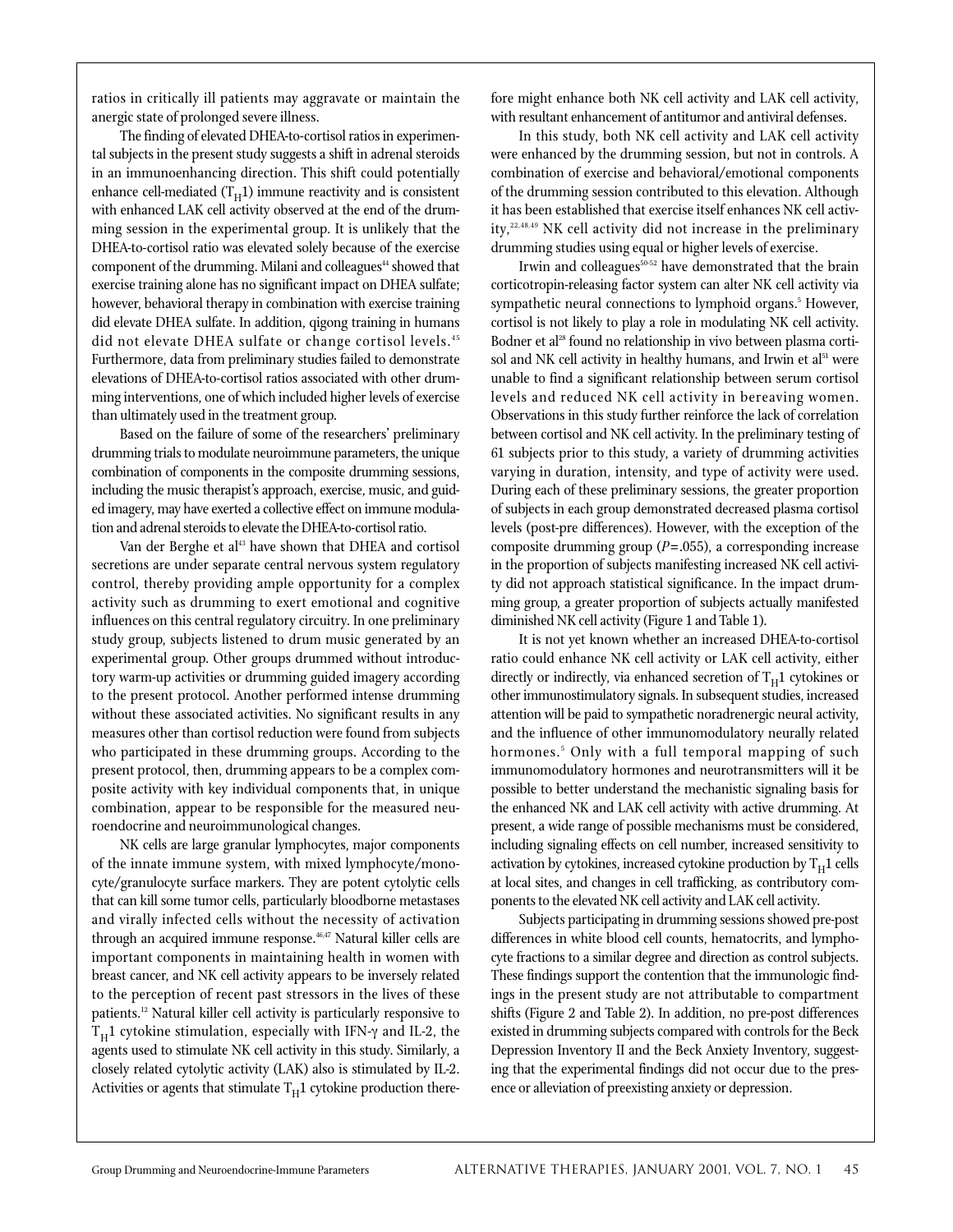## **SUMMARY**

This study is the first known clinical intervention using group-drumming music therapy as a modulator of biological variables in normal subjects. Both neuroendocrine and immunologic alterations were found in drumming subjects following this composite intervention compared with controls. These changes appear to be immunoenhancing (increased DHEA-to-cortisol ratios, increased NK cell activity, and increased LAK cell activity). Group-drumming music therapy, carried out according to this protocol and using a specific approach for facilitating sessions that emphasizes camaraderie, group acceptance, lighthearted participation, and nonjudgmental performance, appears to attenuate and/or reverse specific neuroendocrine and neuroimmune patterns of modulation associated with the classic stress response.

Although these data demonstrate statistically significant modulation of specific neuroendocrine and neuroimmune parameters, this study (an initial single trial design) represents only the first step in determining the ultimate value of group drumming as a wellness or therapeutic intervention. In clinical terms, it is essential to consider factors such as timing, duration, and magnitude of effects and health status. Future studies specifically addressing these issues are required before suggesting group drumming as a potential treatment strategy for individuals facing the challenges of illness.

Based on these preliminary data, however, group-drumming music therapy—in a manner similar to that of exercise, laughter, meditation, and other interventions that are practiced or enjoyed on a regular basis—has the potential to produce cumulative or sustaining neuroendocrine or immunological effects that could contribute to the well-being of an individual facing a long-term condition in which elevated NK cell activity is known to be beneficial.

Group drumming is a complex composite intervention with long-standing historical roots that encompasses the subject's full participation with physical, psychological/emotional, and cognitive involvement. Further investigation is needed to elucidate precise mechanisms of neuroendocrine and immunologic alterations, document the full duration and magnitude of these effects, and measure potential neuroendocrine and immunologic changes associated with multiple sessions over time in individuals with chronic illnesses.